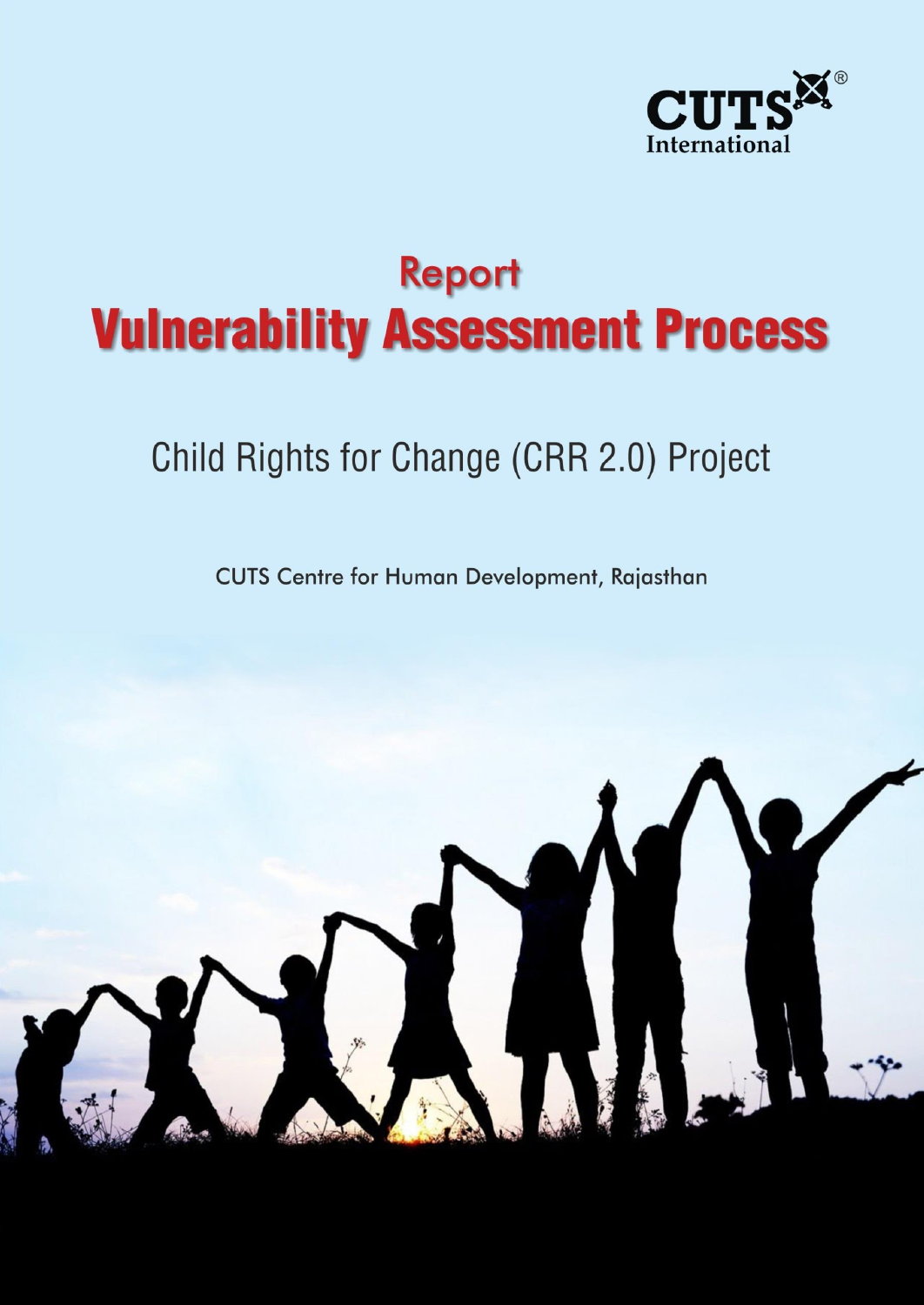#### **Preface**

Child Rights for Change (CRC 2.0) in Rajasthan Project is being implemented by CUTS Centre for Human Development in partnership with Save the Children India, in 68 gram panchayats of Banswara district of Rajasthan. The project is aimed to develop accountable, functional, and sustainable child protection systems by investing in the workforce and Panchayat Level Child Protection Committees (PLCPC) to prevent child labour and move towards making Banswara a Child labour-free district.

As the project focus on strengthening child protection system from panchayat to district, the project conducted a Vulnerability Assessment (VA) survey with the participation of PLCPC members to identify and understand the vulnerability among children in various categories. This VA survey report will help to prepare a need assessment plan that will reduce vulnerabilities among children with a focus on child labour and migration in all villages of Sajjangarh and Gangadtalai blocks.

In this regard, I take this opportunity to express my sincere thanks to Save the Children India for its valuable partnership to take the mission forward.

In the end, I would like to thank and express my sincere gratitude to all stakeholders and within the organisation; especially to the CRC 2.0 Project team who have worked with great dedication, involvement.

I wish them the very best

July 10, 2020 **George Cheriyan** Director CUTS International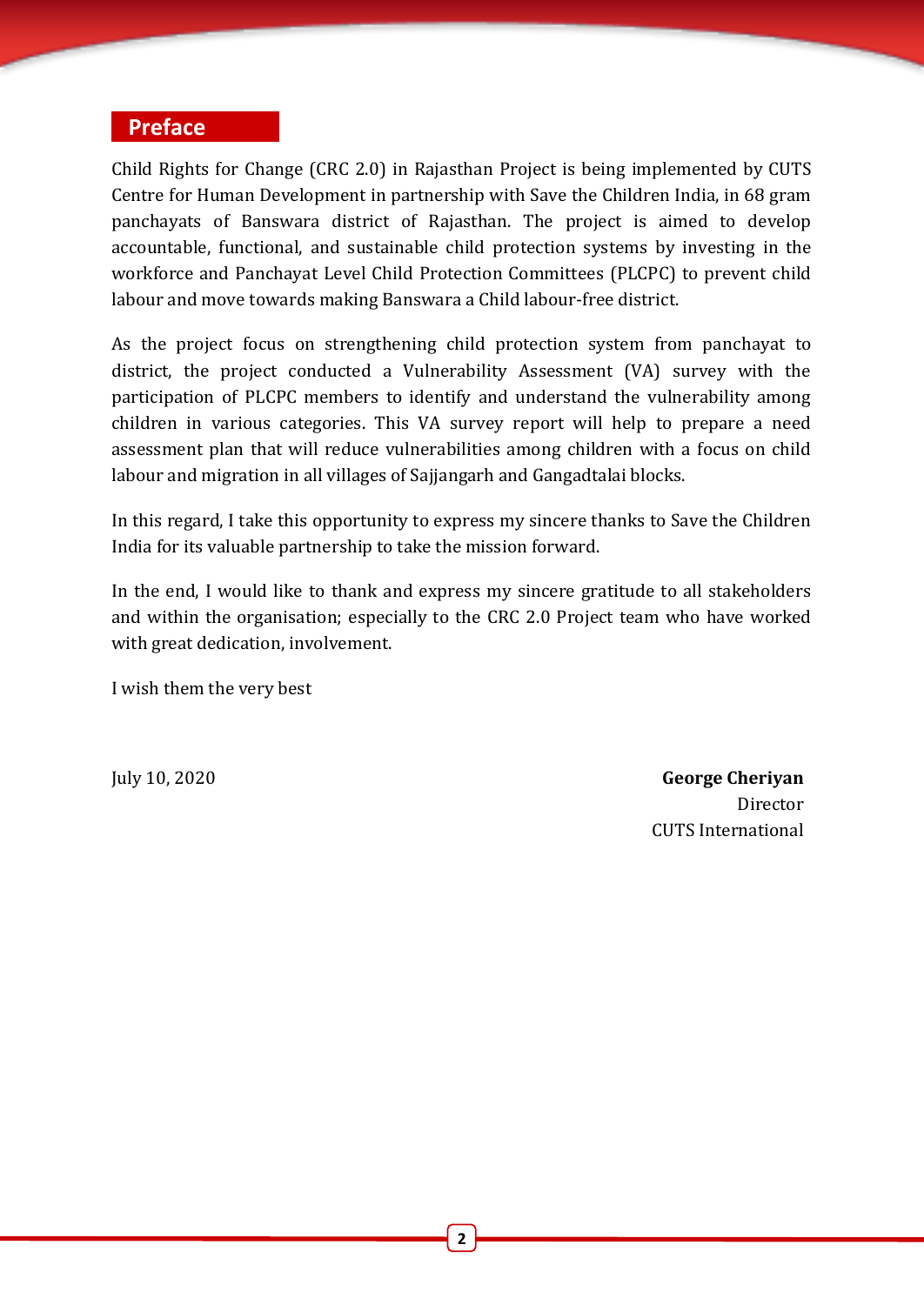# **Background**

'Child Rights for Change' is a program aiming at establishing, activating and strengthening the system of child protection to reduce vulnerabilities of children with a focus on Child Labour and Child migration. First phase of project contributed significantly in reducing child migration and labor through establishing a responsive child protection mechanism in the form of Child Protection Committees and Children's Groups at the village level, enhancing access to social protection schemes and improving delivery of education through improving engagement of School Management Committees (SMCs).

As the project focus on strengthening Child Protection System from Panchayat to District, it has provision of conducting the vulnerability assessment with support of members of Panchayat Level Child Protection Committees (PLCPC). The project takes this activity of Vulnerability Assessment as a process of empowering PLCPC with an understanding of vulnerability among children and to sensitise them. After sensitization of PLCPC, it can bear the responsibility of identifying vulnerable children and can keep tracking them by preparing proper list. developing action plan for reducing their vulnerabilities and keep a track of it using child tracking register. Later this data of vulnerable children will also help in consolidating the number of children in different vulnerability categories and preparing the District Need Assessment Plan.

## **Objective of the Assessment**

- To develop understanding of vulnerabilities of children among PLCPC and sensitising them to take action to reduce their vulnerabilities
- To identify children exposed to exploitation and abuse and other relevant children in the category of 'Children in Need of Care and Protection'
- A means of developing Child Tracking Register and annual action plan for PLCPC
- To develop District Child Protection Plan and catalysing Child Protection System to take action as per plan
- Mapping of services/service providers available to provide additional support to vulnerable children and their families.

# **Methodology of the Assessment**

Vulnerability Assessment is a combination of both qualitative and quantitative methodology. Participatory Rural Appraisal (PRA) methodologies of Transect Walk and Social Mapping are used together with key stakeholders to identify the households with vulnerable children. Along with these, FGDs were organized with community members to understand the quantum and complexity of vulnerability using data collection tools.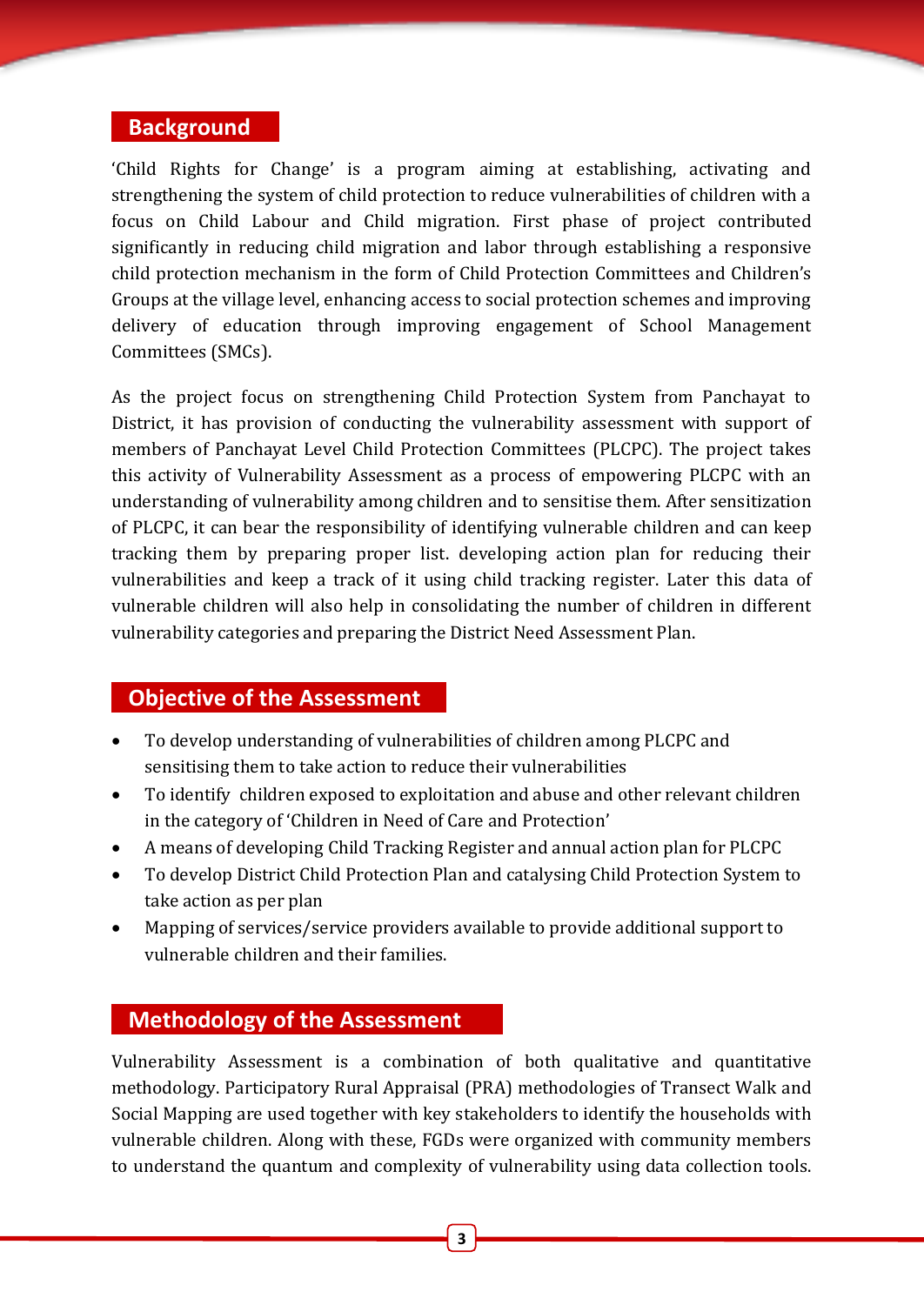The vulnerability assessment also has an inbuilt gender perspective to draw attention towards gender biased and discriminative practices.

After identification of vulnerable households through transacts walk and social mapping, the households with vulnerable children were surveyed using questionnaire. List available with frontline service providers including Village Development Officers, Aanganwadi Workers, Ward members, teachers, and local police gathered to validate list of vulnerable children. A list of additional children also added into it.

A mapping of active persons in the village should was done for ensuring their participation during social mapping and gathering the information about the vulnerable children.

## **Activities under Vulnerability Assessment**

Following steps were taken in the process of Vulnerability Assessment

- 1. Identification of 2 volunteers per Cluster Coordinators (CCs) who can support CCs in conducting the process of VA
- 2. Mapping of key persons in the village for ensuring their participation during transact walk and social mapping to gather information about the vulnerable children.
- 3. Finalizing the category of vulnerable children
- 4. Finalizing the process and Tools (for Focus Group Discussion, HH survey) of VA.
- 5. Developing resources (Transact Walk, Social Mapping) for Training on VA
- 6. Conducting training of CCs and Volunteers on the process and tools for VA
- 7. Conducting Transact Walk and Social Mapping, develop map of village with mention of vulnerable Households
- 8. Household survey of identified vulnerable households
- 9. Compilation of data of vulnerable children from Gram Panchayat and Block wise
- 10. Village/GP list of vulnerable children of different category
- 11. Preparing Report

#### **Pilot Exercise**

A meeting held with Om Arya, Programme Manager, Save the Children, Banswara (SCBR) on April 5, 2019 to discuss planning of vulnerability assessment. It was discussed that how vulnerability assessment activity will take place and decided that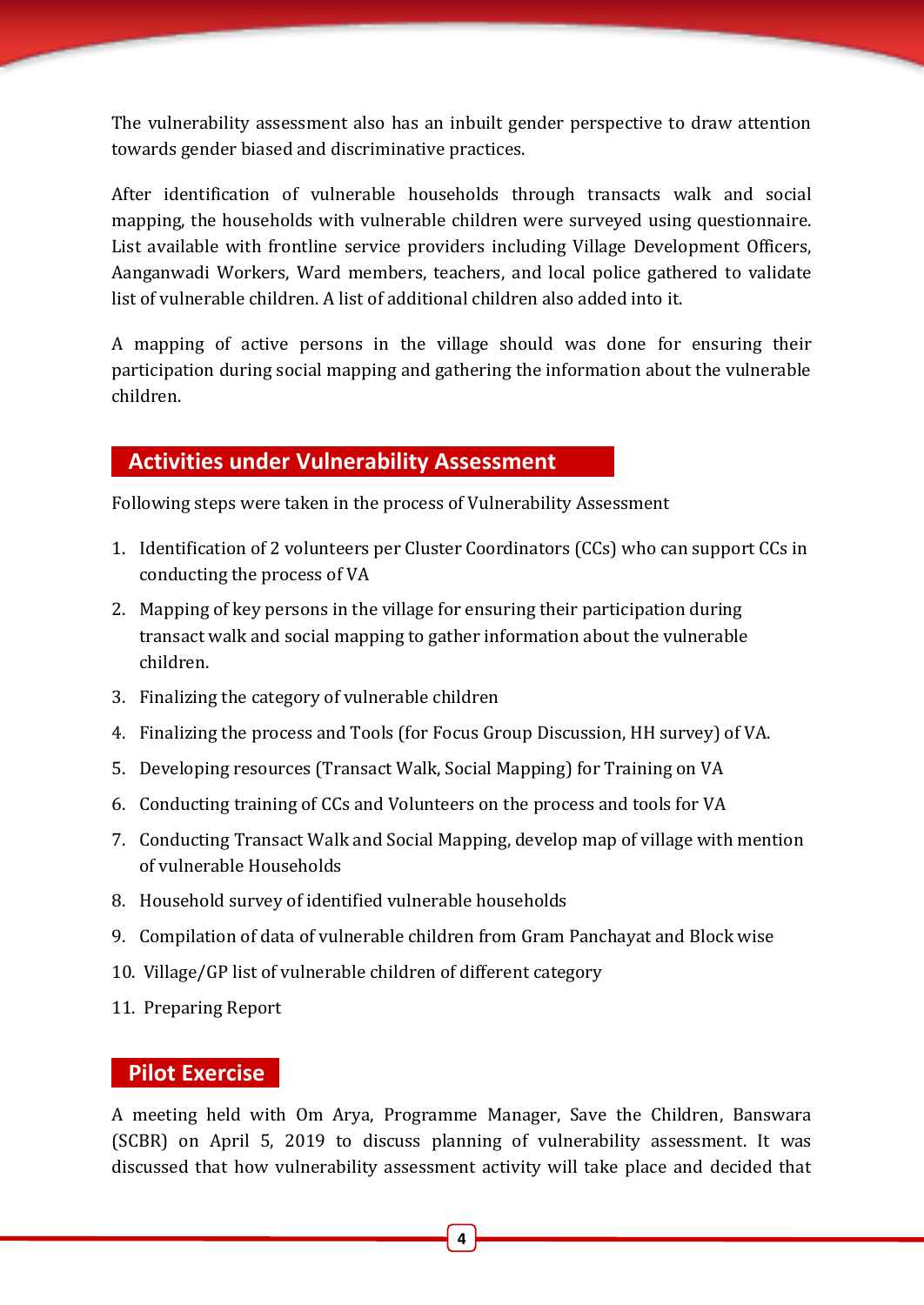first of all pilot assessment of vulnerability will be done and experience will be shared with Save the Children team. After that training will be provided to the partner NGOs and then on the basis of feedback and suggestion, final vulnerability assessment will be done. It was also discussed that how much time it will take to complete this activity. Guidelines were shared by Om Arya, Programme Manager, SCBR to complete this task.

On April 10, half day orientation was given to all the Cluster Coordinators at CUTS Sajjangarh Office. The vulnerability assessment was done in two villages on 11 and 12 April at Kheriya village and Choti Sandli village. Following activities were completed by both teams:-

- Transect walk The team walked around the village and gathered basic information.
- FGD with selected girls and boys Discussions with girls and boys as per the document.
- FGD with selected men and women Discussions with girls and boys as per the document.
- Interview with the school teacher as per the documents.
- Social Mapping Social mapping done with the help of PLCPC members and villagers. Identified and marked households where 0 to 18 years old children live. Identified and marked households where vulnerable children live as per the list of category.
- House hold visits for questioners filling.
- Questioners of those children were filled who came in vulnerability category. Total questioners were filled in Gangadtalai and filled in Sajjangarh.

In the meeting with SCBR on April 18, 2019, experience of this exercise was shared and discussed, and it was planned that how this exercise can be more effective. On April 23, 2019, one day training was given to all CRC 2.0 project staff and selected volunteers at Hotel Relax Inn, Banswara, by the Save The Children and from April 25, 2019 Vulnerability Assessment took off.

Vulnerability assessment survey review meeting was organised with Programme Manager and cluster coordinators at Relax inn Banswara on May 16, 2019 and the progress of vulnerability assessment survey discussed. Cluster coordinators share their experience on Process of survey, involvement of community members in survey work and document work which are doing by them. Role play also done by cluster coordinator on vulnerability assessment in two groups. Decided that vulnerability assessment survey is most important task of this project and few suggestions were given by Om Arya and his team as following: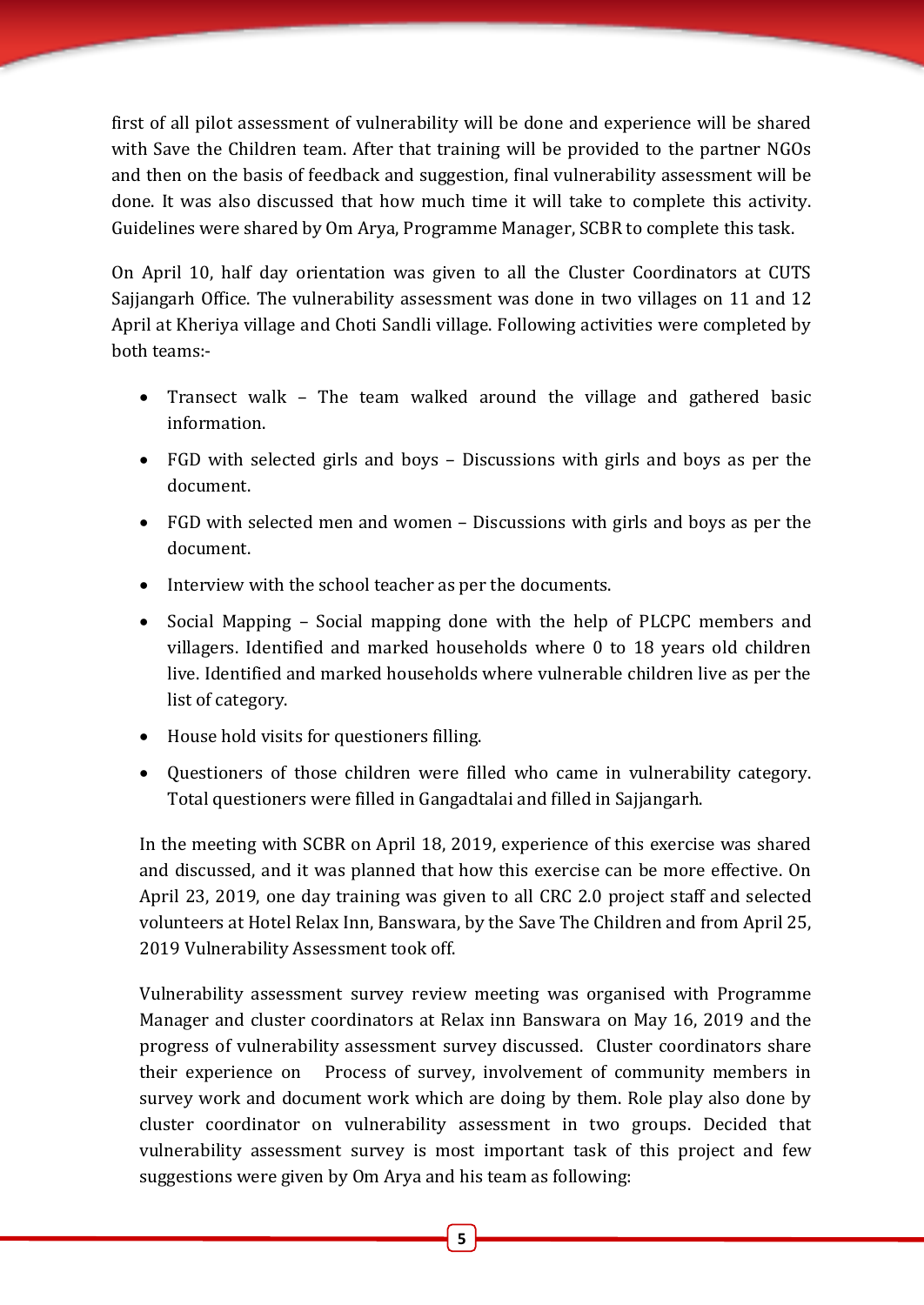- Ward numbers of household and date should be mentioned on village map.
- Organisational introduction should be given clearly and also inform about objectives of vulnerability assessment survey.
- Child labour related information should be received carefully.
- Children group meeting helpful in cross-check regarding child labours.
- Sufficient time should be given in survey work for getting fact information.

#### **Vulnerability Assessment**

As per the planning of CRC Project (Phase 2.0), vulnerability assessment exercise was done in Sajjangarh and Gangadtalai blocks of Banswara district as per following timeline.

| <b>Block</b> | No.<br>of GP | No. of<br><b>Villages</b> | No. of<br>CC <sub>s</sub> | No. of<br><b>Volunteers</b> | <b>Number of Days</b>                                                                                                          |  |
|--------------|--------------|---------------------------|---------------------------|-----------------------------|--------------------------------------------------------------------------------------------------------------------------------|--|
| Sajjangarh   | 33           | 183                       | $\overline{5}$            | 10                          | One required for completion<br>of vulnerability assessment in                                                                  |  |
| Gangad Talai | 24           | 97                        | $\overline{4}$            | 8                           | 1 small Village with the<br>engagement of 3 persons (1)<br>staff+2 volunteer) and two<br>days required for one big<br>village. |  |
| <b>Total</b> | 57           | 280                       | 9                         | 18                          |                                                                                                                                |  |

#### **Timeline for Vulnerability Assessment**

Vulnerability assessment survey was conducted in Sajjangarh and Gangadtalai blocks during the month of April to June 2019. Total 180 villages were covered completed till June 2019. Simultaneous documentation work was also done. .

On July 11, 2019, orientation meeting on household survey organized at Relax inn Banswara. Project staff and volunteers were attended in orientation meeting. Detail information was given by SCBR representatives Pankaj and Dinesh on survey formats provided during the meeting.

#### **Household Survey**

Household survey was held in Sajjangarh and Gangadtalai blocks during the month of July-August 2019. Total 22 volunteers, 12 in Gangadtalai and 10 in Sajjangarh were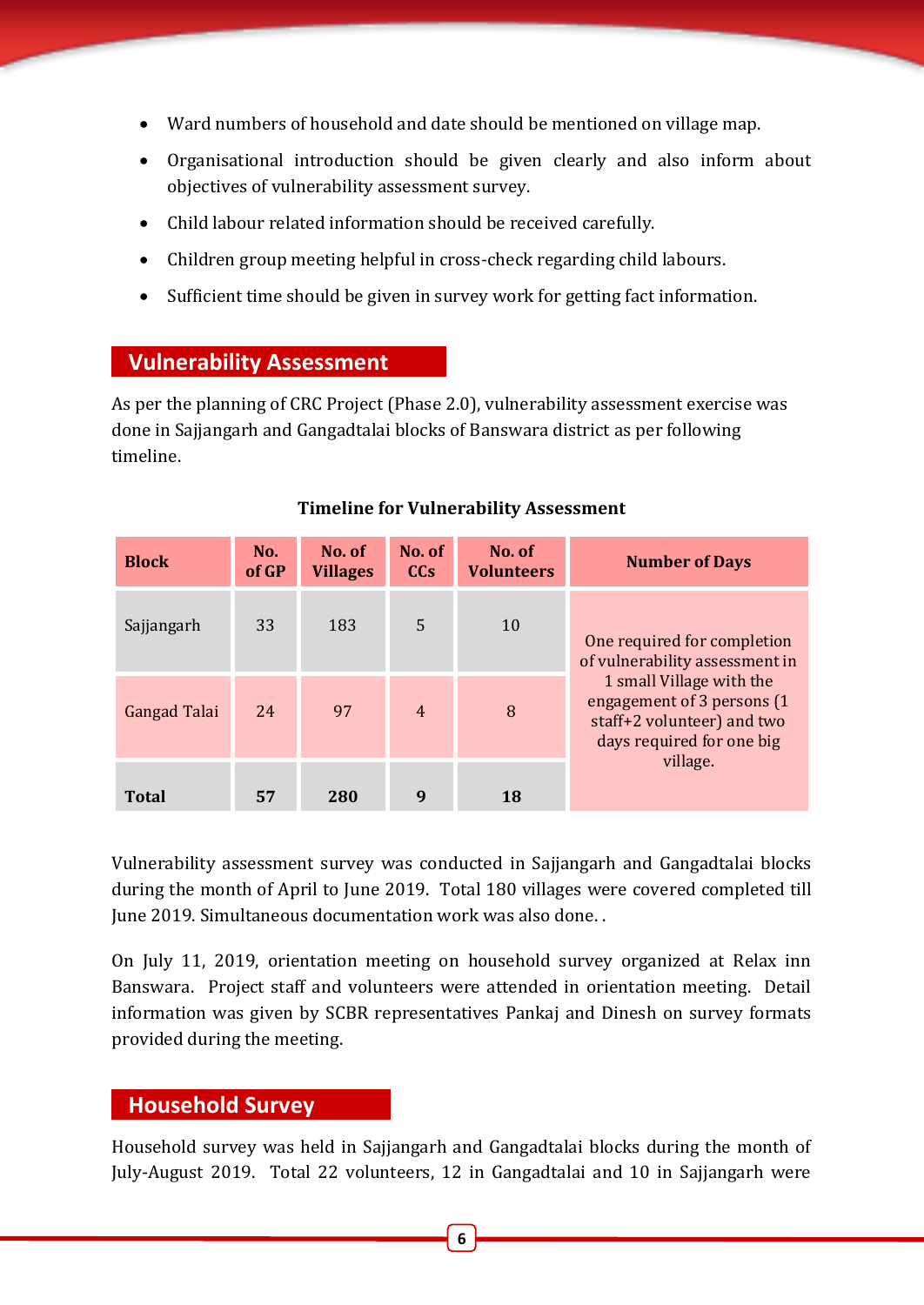involved in household survey work. Door to door visits were made by volunteers and required information was collected in prescribed format. Concerned cluster coordinator visited respective field area villages for providing handholding support to volunteer during the survey.

#### **Results of Household Survey**

Data collected from the field was compiled and analysed by the team. Findings show the high number of vulnerabilities in the category of child with only mother. In both blocks total 8207 children identified as vulnerable. Sajjangarh is having high percentage of total vulnerable Children identified during this assessment which is 58.10%, whereas Gangadtalai is having 41.89 % vulnerable children.

#### **Sajjangarh**

Data of Sajjangarh block shows 4769 vulnerable children in different categories. Vulnerability of child with only mother was found maximum 38.44 % and Children involved in labour was 18.45%. Child with only father are 13.90% of total vulnerable children identified in Sajjangarh block. But the prevalence of disable children was also not very low as it was 11.16%. Other categories were migrating children 09.65% and orphan children were 05.89% as mentioned in the table -1.



#### **Gangadtalai**

Data of Gangadtalai block shows 3438 vulnerable children in different categories. Vulnerability of Child with only mother was found here 32.61% and Child labour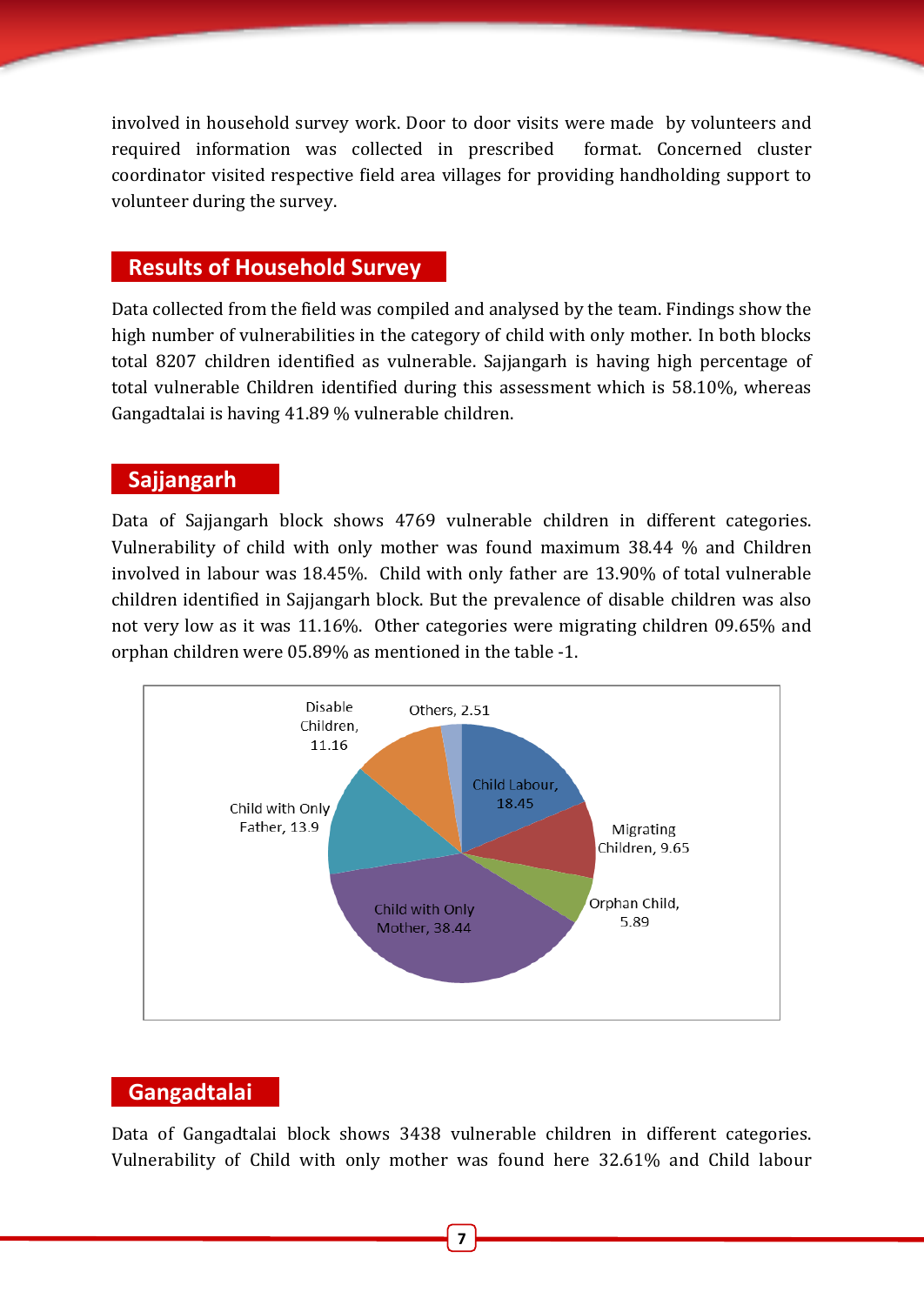24.90%. Migrating children were found 16.38% of total vulnerable household identified in Gangadtalai as it can be seen in table number 1. But the prevalence of Disable Children high as much as 9.80 % where other categories were with only father 09.80% and orphan children were 05.35%.



#### **Challenges**

Some of the challenges were faced during the VA exercise mentioned here:

- Community members also want to know what will use of this data so that time respond of this was difficult.
- Due to regular social events villagers were busy and hence proper response could not be recorded.
- People felt some problems during sharing data because they did not want their information share with others.
- Due to crop harvesting farmers were not able to give sufficient time.
- Vulnerability assessment survey work was affected by high temperature during the month of May-June.